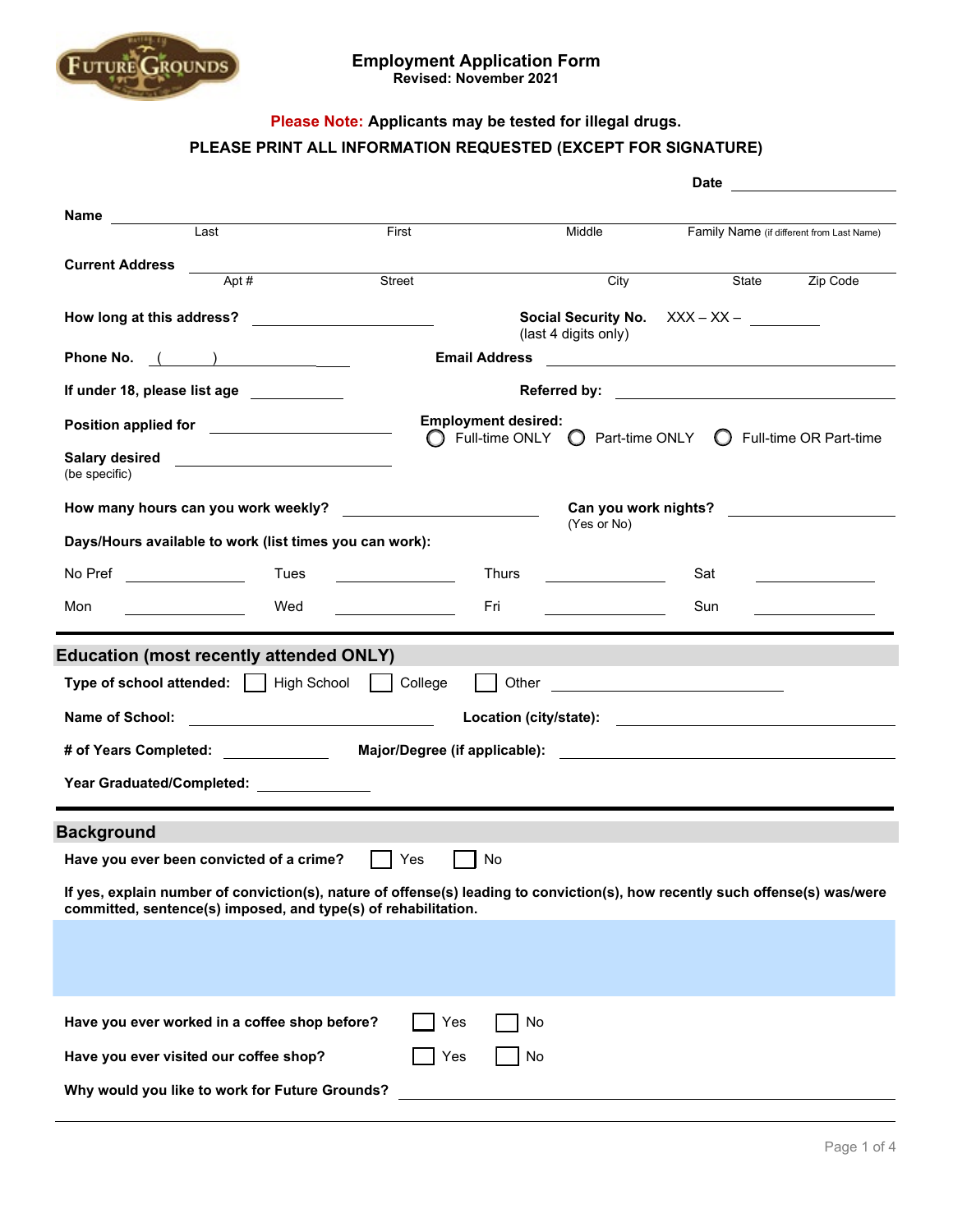

## **Employment Application Form Revised: November 2021**

| Do you have a driver's license?                                 | Yes<br>No.      |                 |                        |  |
|-----------------------------------------------------------------|-----------------|-----------------|------------------------|--|
| What is your means of transportation to work?                   |                 |                 |                        |  |
| Driver's license no.                                            | State of issue: |                 | <b>Expiration date</b> |  |
| Have you had any accidents during the past three years?         |                 | No<br>Yes       | If yes, how many?      |  |
| Have you had any moving violations during the past three years? |                 | Yes<br>No       | If yes, how many?      |  |
| <b>References</b>                                               |                 |                 |                        |  |
| Please list two references that are not relatives.              |                 |                 |                        |  |
| <b>Name</b>                                                     | <b>Name</b>     |                 |                        |  |
| <b>Position</b>                                                 |                 | <b>Position</b> |                        |  |
| Company                                                         |                 | Company         |                        |  |
| <b>Address</b>                                                  |                 | <b>Address</b>  |                        |  |
|                                                                 |                 |                 |                        |  |
| Phone No.                                                       |                 | Phone No.       |                        |  |

**An application form sometimes makes it difficult for an individual to adequately summarize a complete background. Use the space below to summarize any additional information necessary to describe your full qualifications for the specific position for which you are applying.**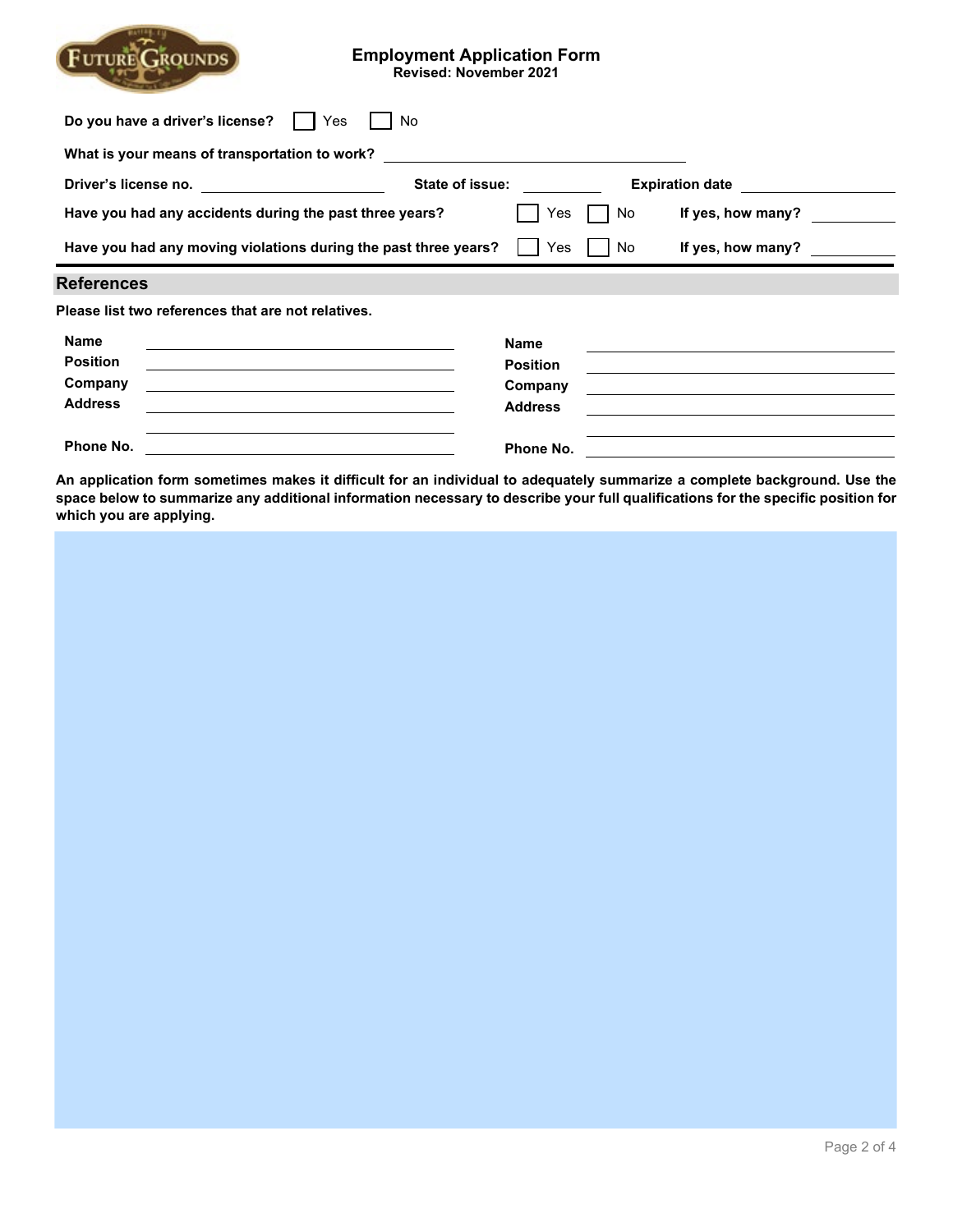

# **Work Experience**

Please list your work experience for the **past four years** beginning with your most recent job held. If you were self-employed, give firm name. **Attach additional sheets if necessary. Employer: Supervisor Name: Address Phone No: Employment Dates** From To **Pay or Salary** Start **Final Job Title Reason for leaving (be specific) List the jobs you held, duties performed, skills used or learned, advancements or promotions while you worked at this employer. Employer: Supervisor Name: Address Phone No: Employment Dates** From To To **Pay or Salary** Start **Final** Start **Final** Final **Job Title Reason for leaving (be specific) List the jobs you held, duties performed, skills used or learned, advancements or promotions while you worked at this employer.** Employer: **With a Community Community** Community Community Community Community Community Community Community Community Community Community Community Community Community Community Community Community Community Community Com **Address Phone No: Phone No: Phone No: Phone No: Phone No: Phone No: Phone No: Phone No: Phone No: Phone No: Phone No: Phone No: Phone No: Phone No: Phone No: Phone No: Phone No: Phone N Employment Dates** From To **Pay or Salary** Start **Final** Start **Final Job Title Reason for leaving (be specific) List the jobs you held, duties performed, skills used or learned, advancements or promotions while you worked at this employer.**